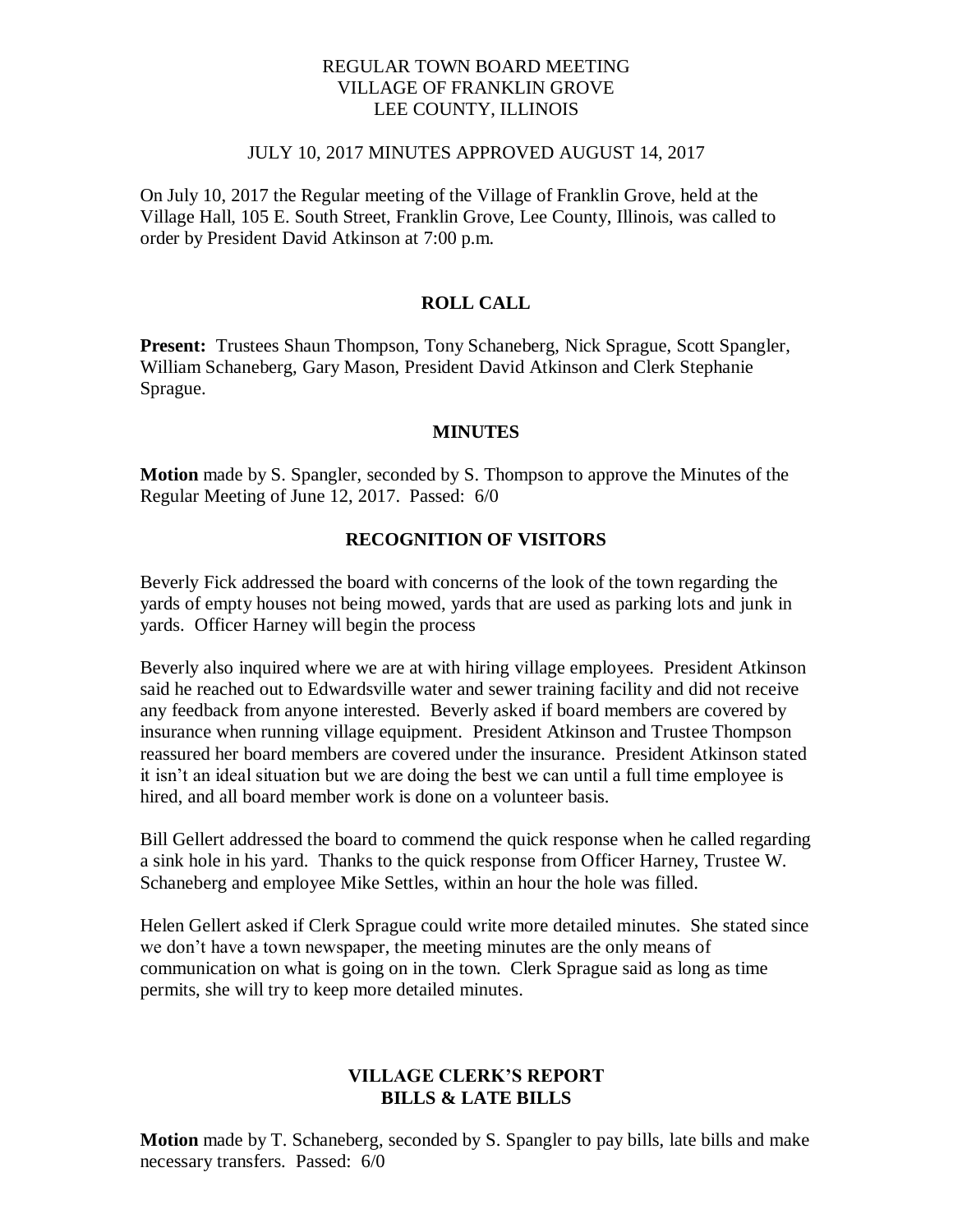#### **POLICE REPORT**

Miles on the police car  $-537$ Complaints/Calls for Service – 8 Traffic  $Stop-4$ Traffic Arrest  $-2$ Traffic Warning – 3 Other Arrest – 4 warrants House Check  $-2$ Assist with Agency  $-1$ Investigation – 1 closed with warrant obtained

# **LEGAL ISSUES (Attorney Considine)**

None

#### **GENERAL ISSUES**

**Motion** made by N. Sprague, seconded by T. Schaneberg to adopt a video gaming ordinance. Passed: 6/0

**Motion** made by S. Thompson, seconded by G. Mason to accept the intergovernmental agreement between Ashton-Franklin Center Community Unit School District #275 and Village of Franklin Grove to permit the use of a portion of the AFC Middle School property by the village for construction and use of two sand volleyball courts. Passed: 6/0

#### C**OMMITTEE REPORTS**

#### **STREETS & ALLEYS**

(T. Schaneberg Chairman)

Trustee T. Schaneberg advised the board of the following engineers estimates for street repairs:

State Street, south of Lahman - \$67,690 which would include chip seal with a gutter curb on the east and patching on the west

Lahman Street, from Luthern Church alley to the stop sign at Walnut Street \$27,000 Micro surface Elm Street \$147,000

## **WATER & SEWER**

(W. Schaneberg Chairman)

Trustee W. Schaneberg advised the fire hydrant has been repaired. We are still waiting on grinder pumps.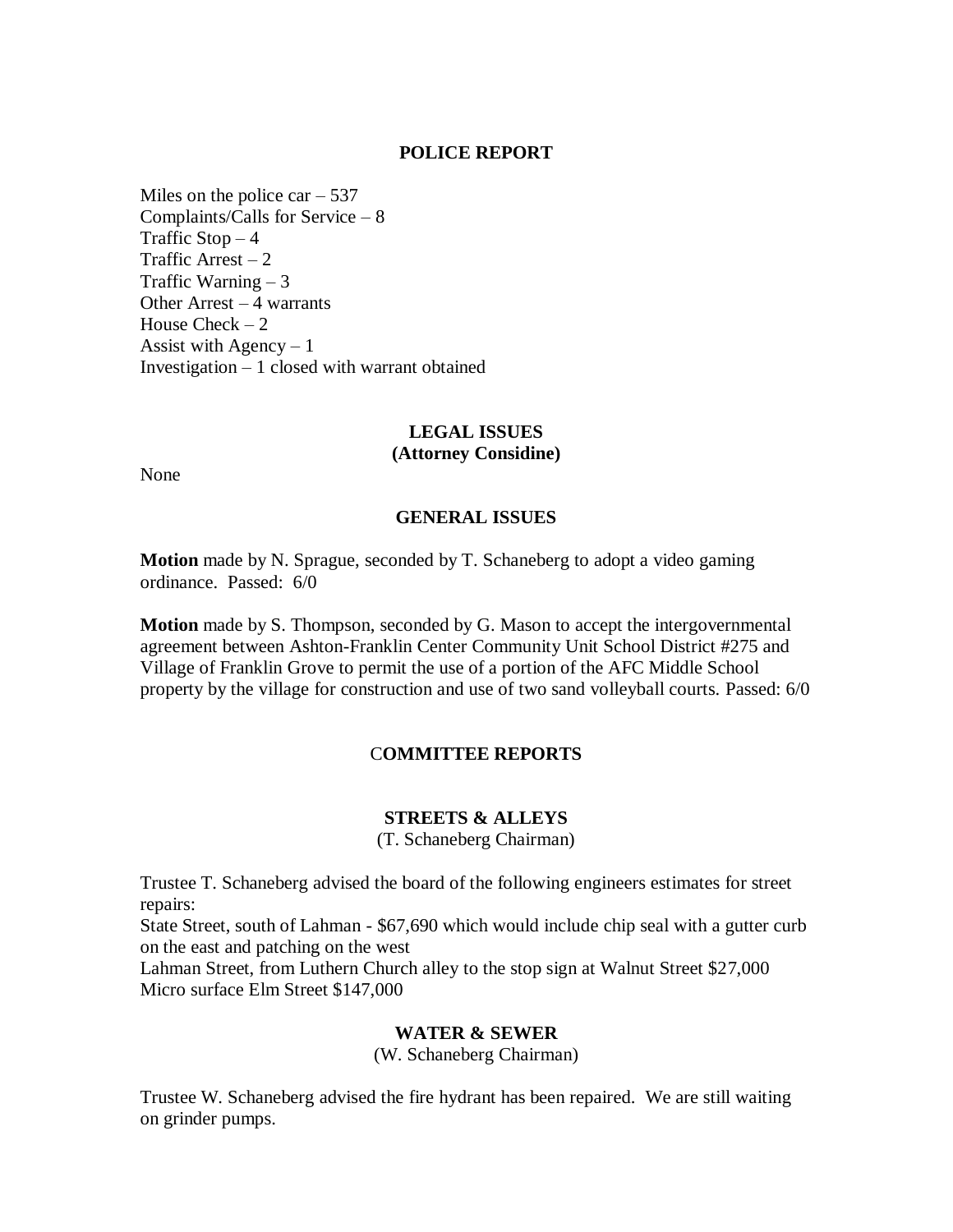## **COMMUNITY DEVELOPMENT**

(G. Mason Chairman)

Trustee Mason advised he is still working with Lynn and Eric Hetzler on real estate properties. He also said he would like to sit down with Officer Harney to discuss implementing a neighborhood watch.

## **PROPERTIES**

#### (N. Sprague Chairman)

Trustee Sprague advised the work is complete on the big dump truck, we have it back and it looks great. Trustee W. Schaneberg inquired if the salt spreader was repaired. He said when the new one was put on, it leaked just as bad as the old one. President Atkinson said this should have been addressed back then, we need to check and see if it is still under warranty.

Trustee Sprague advised there are a lot of people interested in the trees, and several will be taking advantage of the deal to plant on their own property as well.

# **FINANCE AND INSURANCE COMMITTEE**

(S. Thompson Chairman)

Trustee Thompson advised Trustee W. Schaneberg he needs the list of parts that were used to repair the fire hydrant as all the parts that were purchased were not used so we need to determine which parts were used so he can submit the claim.

Trustee Thomson said he was waiting on a call back from IMRF. Trustee Spangler suggested looking into 401K rather than IMRF. Beverly Fick recommended Edward Jones.

#### **TOURISM**

(S. Spangler Chairman)

Trustee Spangler thanked Trustee W. Schaneberg for his work on the streets, nice job.

Trustee Spangler advised the Harvest Fest is coming up and in the past the village has paid for a portapotty.

**Motion** made by T. Schaneberg, seconded by N. Sprague to pay for a portapotty during Harvest Fest. Passed: 6/0

Trustee Spangler advised the Harvest Fest Committee is doing very well and there are new activities going on this year, such as Extreme Paintball, Lee County Council on Aging will be supplying a shuttle for Saturday, Hoedown Showdown down at the park for the kids, Rubber Duck Race, Civil War Reenactment, and Friday night fish fry.

Trustee Spangler proposed to the board an idea of planting prairie grass around the sewer pond. Trustee T. Schaneberg expressed concerns about snakes in the prairie grass.